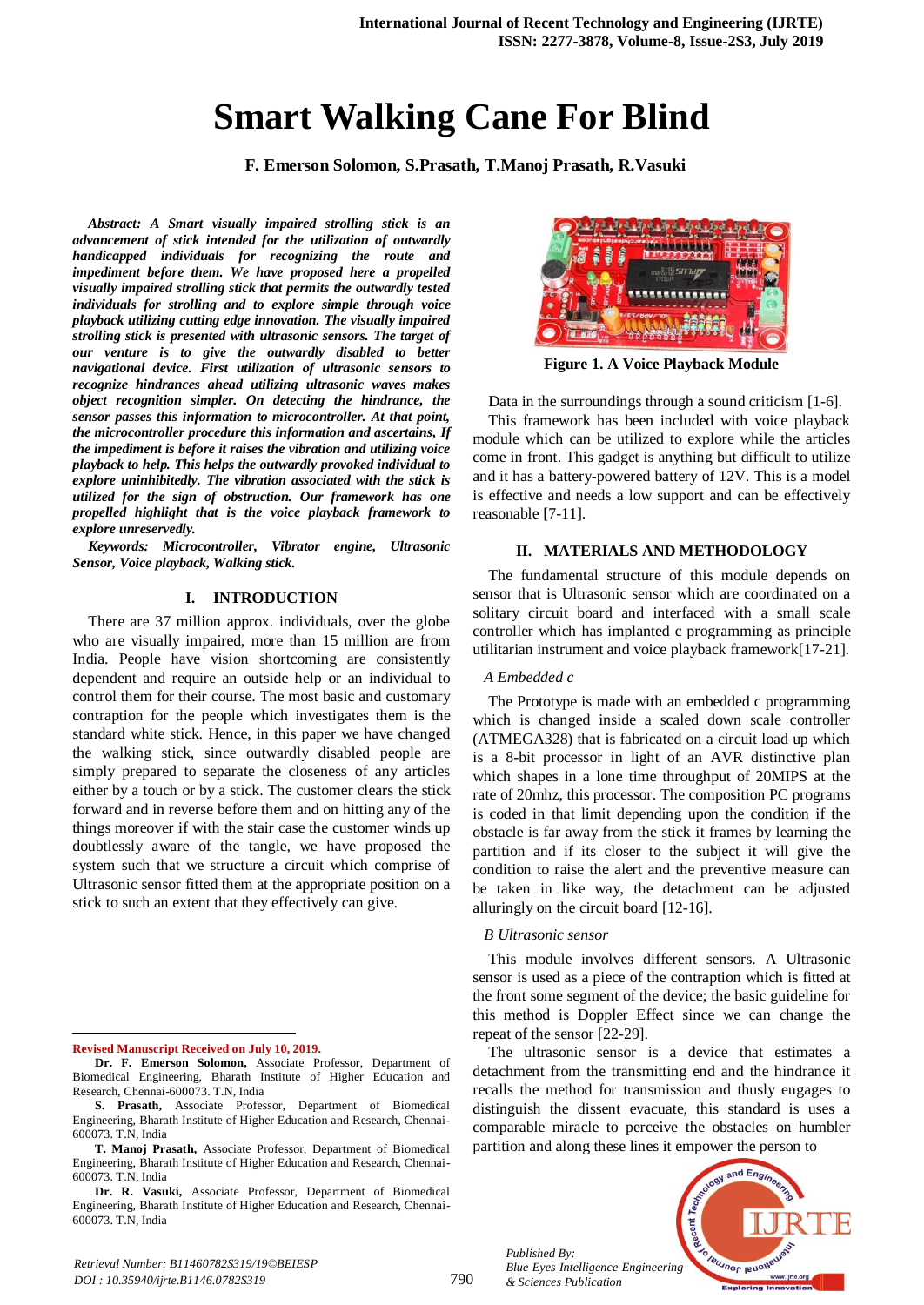explore effectively without meeting any effect [30-35].

*C Voice playback module*



This module is put inside and the out is given out through the earphones. Playback devices are fused circuits that partner with collectors and speakers, or the upgrade circuits related with intensifiers and speakers. They engage set away solid examples as inspected data to be changed over to basic banners and respect a speaker or related enhancer for playback purposes. It gives extraordinary chronicle and playback with 11 Minutes sound at 8 Khz Sampling rate with 16 bit assurance. The aPR33A game plan C2.x is astoundingly planned for essential key trigger, customer can record and playback the message averagely for 1, 2, 4 or 8 voice message(s) by switch, It is sensible in clear interface or need to confine the length of single message [43-45].

## **III. RESULT AND DISCUSSION**

This is gadget straightforward and practical and has a basic technique to help the outwardly tested individual, it is anything but difficult to deal with and use as a versatile gadget. A reset catch is added to the framework. The whole contraption is proposed to be nearly nothing and is used as a piece of combination with the stick. The ultrasonic sensor wears down Doppler Effect. This comprises of a Ultrasonic transmitter and a recipient which is utilized to identify in some separation. In addition it comprise of a voice playback module to the gadget to have additional element for the improved route for the outwardly tested individual [36-42].

## **IV. FUTURE WORK AND CONCLUSION**

In future, the movements that can be made is to incorporate the more common sensors so as do alarm even more suitably. More use should be conceivable by taking after certain framework parameters of the framework which are taking after:

- Detection of ground level snag
- Color acknowledgment
- GPS route framework.

# **REFERENCES**

- 1. Sharmila S., Jeyanthi Rebecca L., Das M.P.,Production of Biodiesel from Chaetomorpha antennina and Gracilaria corticata,Journal of Chemical and Pharmaceutical Research,V-4,I-11,PP-4870-4874,Y-2012
- 2. Aarthi C., Ramesh Babu P.B.,Anti-cancer activity of Phyllanthus reticulatus on colon cancer cell line, International Journal of Civil Engineering and Technology,V-8,I-1,PP-943- 947,Y-2017
- 3. Sharmila S., Jeyanthi Rebecca L., Das M.P., Saduzzaman M.,Isolation and partial purification of protease from plant leaves,Journal of Chemical and Pharmaceutical Research,V-4,I-8,PP-3808-3812,Y-2012
- 4. Jayalakshmi T., Krishnamoorthy P., Ramesh Babu P.B., Vidhya B.,Production, purification and Biochemical characterization of alkaline Fibrinolytic enzyme from Bacillus subtilisstrain-GBRC1,Journal of Chemical and Pharmaceutical Research,V-4,I-12,PP-5027-5031,Y-2012
- 5. Jeyanthi Rebecca L., Susithra G., Sharmila S., Das M.P.,Isolation and screening of chitinase producing Serratia marcescens from soil,Journal of Chemical and Pharmaceutical Research,V-5,I-2,PP-192-195,Y-2013
- 6. Aarthi C., Ramesh Babu P.B.,Antimicrobial and antioxidant activity of phyllanthus niruri,International Journal of Pharmacy and Technology,V-8,I-2,PP-14701-14707,Y-2016
- 7. Anbuselvi S., Jeyanthi Rebecca L., Sathish Kumar M., Senthilvelan T.,GC-MS study of phytochemicals in black gram using two different organic manures,Journal of Chemical and Pharmaceutical Research,V-4,I-2,PP-1246- 1250,Y-2012
- 8. Soniyapriyadharishni A.K., Ramesh Babu P.B.,Data mining strategies for identification of HNF4A MODY gene using gene prioritize tool,Journal of Chemical and Pharmaceutical Research,V-6,I-3,PP-1126-1133,Y-2014
- 9. Sharmila S., Jeyanthi Rebecca L., Naveen Chandran P., Kowsalya E., Dutta H., Ray S., Kripanand N.R.,Extraction of biofuel from seaweed and analyse its engine performance,International Journal of Pharmacy and Technology,V-7,I-2,PP-8870-8875,Y-2015
- 10. Sharmila S., Jeyanthi Rebecca L., Saduzzaman M.,Biodegradation of domestic effluent using different solvent extracts of Murraya koenigii,Journal of Chemical and Pharmaceutical Research,V-5,I-2,PP-279-282,Y-2013
- 11. Jeyanthi Rebecca L., Sharmila S., Das M.P., Seshiah C., Extraction and purification of carotenoids from vegetables,Journal of Chemical and Pharmaceutical Research,V-6,I-4,PP-594-598,Y-2014
- 12. Krishnamoorthy P., Praveen Kumar P.K., Ramesh Babu P.B.,Community based evaluation of phenylthiocarbamide (PTC) sensitivity and Dermatoglyphics as a genetic marker in Tamilnadu, India,International Journal of Pharmacy and Technology,V-5,I-3,PP-5705-5712,Y-2013
- 13. Sharmila S., Jeyanthi Rebecca L.,GC-MS Analysis of esters of fatty acid present in biodiesel produced from Cladophora vagabunda,Journal of Chemical and Pharmaceutical Research,V-4,I-11,PP-4883-4887,Y-2012
- 14. Sinha S., Rajasulochana P., Ramesh Babu P.B., Krishnamoorthy P.,Comparative modelling of shikimate kinase (M Tb) and molecular docking studies of its known inhibitors,Research Journal of Pharmaceutical, Biological and Chemical Sciences,V-4,I-3,PP-715-720,Y-2013
- 15. Jeyanthi Rebecca L., Dhanalakshmi V., Sharmila S.,Effect of the extract of Ulva sp on pathogenic microorganisms,Journal of Chemical and Pharmaceutical Research,V-4,I-11,PP-4875- 4878,Y-2012
- 16. Sharmila S., Jeyanthi Rebecca J.,A comparative study on the degradation of leather industry effluent by Marine algae,International Journal of Pharmaceutical Sciences Review and Research,V-25,I-2,PP-46-50,Y-2014
- 17. Ramesh Babu P.B., Krishnamoorthy P., Gayathri G.,Identification of drug target site on citrate synthase of food pathogen - Campylobacter jejuni,Research Journal of Pharmaceutical, Biological and Chemical Sciences,V-4,I-1,PP-618-623,Y-2013



*Published By:*

*& Sciences Publication*